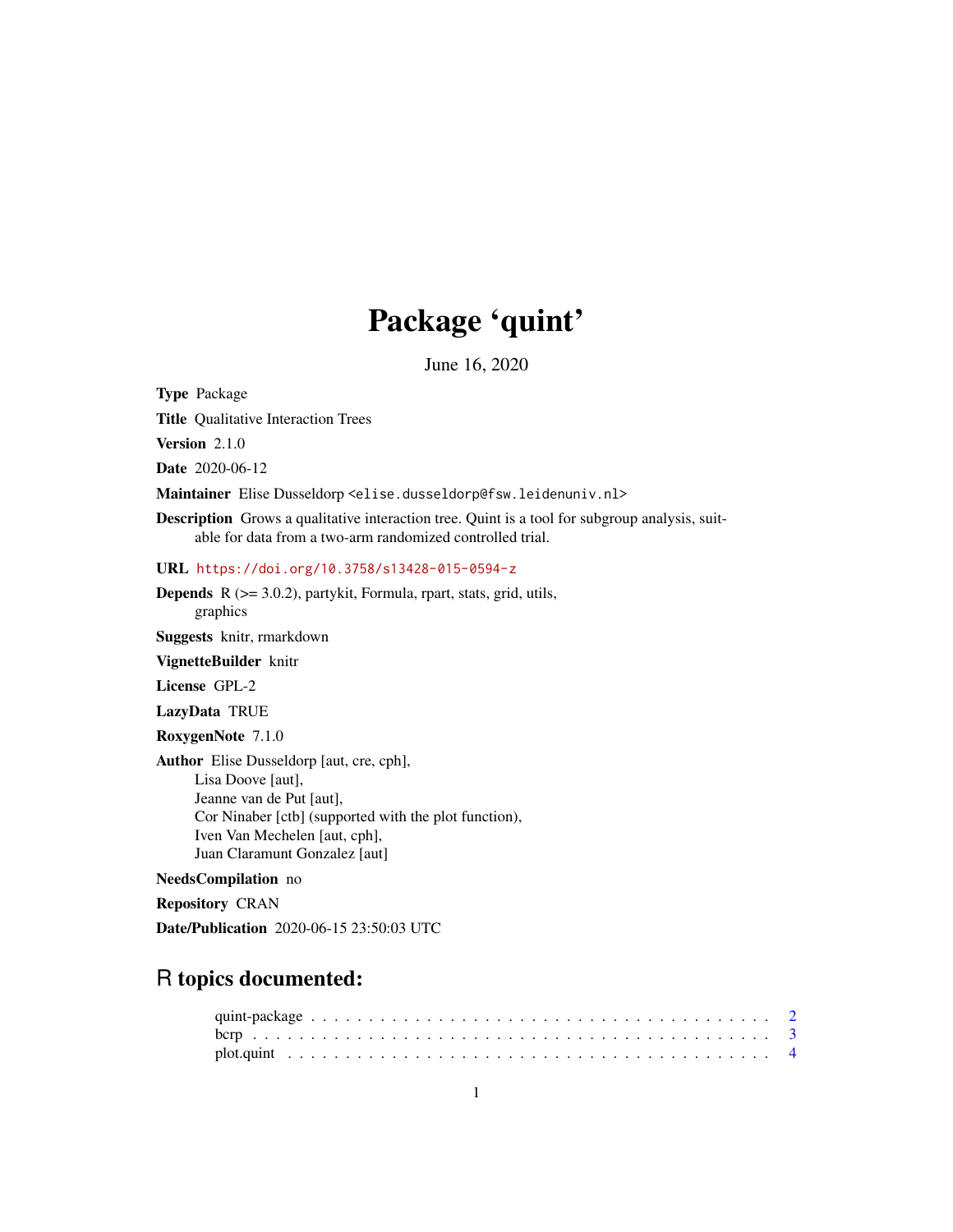# <span id="page-1-0"></span>2 quint-package  $\alpha$  quint-package

| Index | 19 |
|-------|----|

quint-package *R package for Qualitative Treatment-Subgroup Interactions*

# Description

When two treatment alternatives (say A and B) are available for some problem, one may be interested in qualitative treatment-subgroup interactions. Such interactions imply the existence of subgroups of persons (patients) which are such that in one subgroup Treatment A outperforms Treatment B, whereas the reverse holds in another subgroup. Obviously, this type of interactions is crucial for optimal treatment assignment of future patients. Given baseline characteristics and outcome data from a two-arm Randomized Controlled Trial (RCT), QUalitative INteraction Trees (QUINT) is a tool to identify subgroups that are involved in meaningful qualitative treatment-subgroup interactions. The result of QUINT is a tree that partitions the total group of participants (patients) on the basis of their baseline characteristics into three subgroups (i.e., partition classes): Subgroup 1: Those for whom Treatment A is better than Treatment B (P1), Subgroup 2: Those for whom Treatment B is better than Treatment A (P2), and Subgroup 3: Those for whom it does not make any difference (P3).

#### Details

| Package: | quint      |
|----------|------------|
| Type:    | Package    |
| Version: | 2.2.0      |
| Date:    | 2020-02-03 |
| License: | GPL        |
|          |            |

This method is suitable for a continuous outcome variable. From version 1.2 onwards the baseline variables for growing a tree may have numerical or integer values (such as continuous, ordinal or dichotomous variables) or may be nominal (categorical variables with factors). Previously only numerical or dichotomous variables were supported. Another new feature of this version is that the output of a quint object can now also display results for either the raw difference in means or the effect size with corresponding standard error. This depends on the criterion specified. Furthermore a predict function predict.quint is newly included in this package. The final new feature is a validate function quint.validate for estimating the bias (i.e., optimism) of a grown QUINT tree. From version 2.0 onwards the qualitative treatment-subgroup interaction is checked during the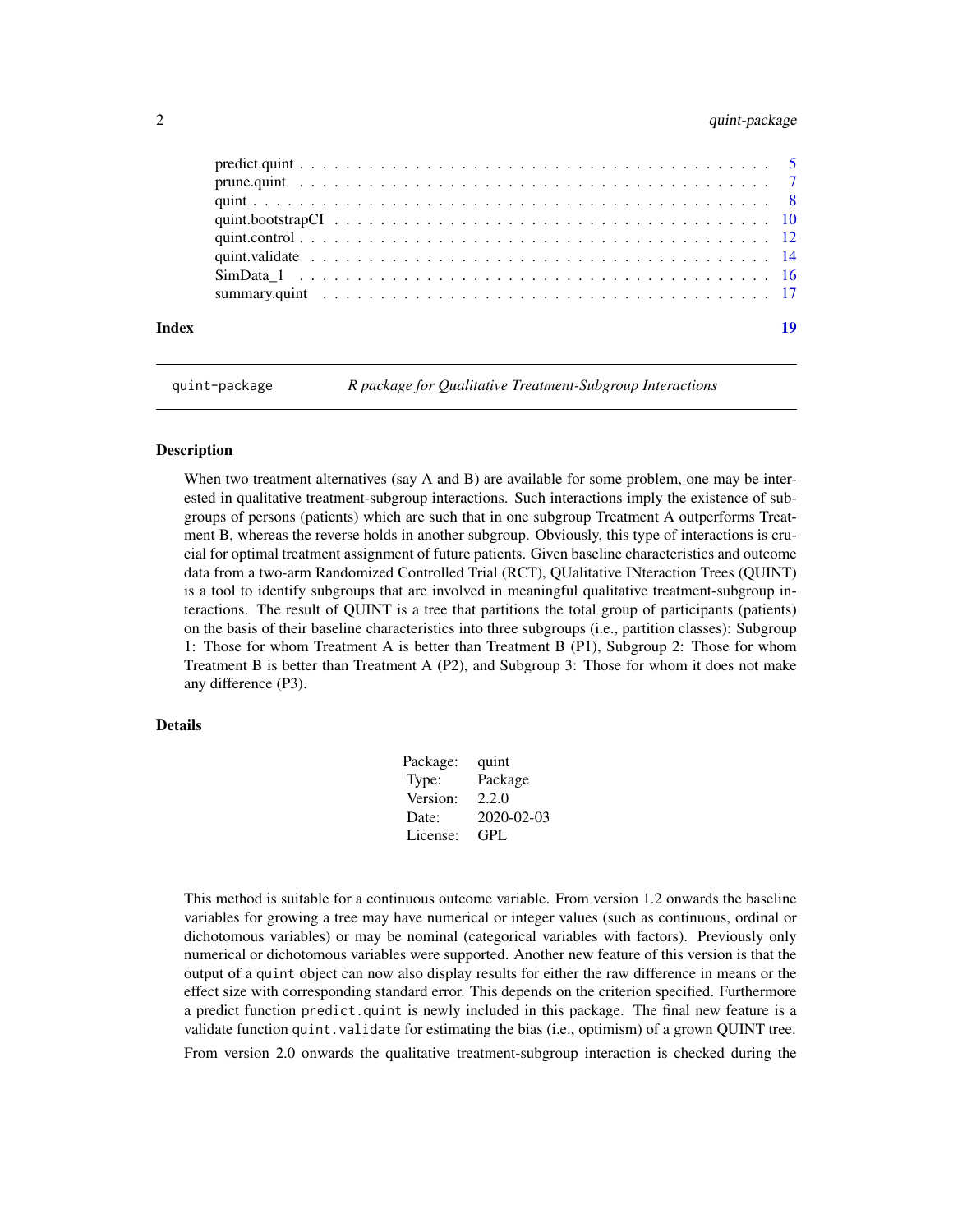#### <span id="page-2-0"></span>bcrp 3

prune of the tree and not at the begining of QUINT. Furthermore, it is possible to obtain outcomes from the summary and predict functions when the tree only contains the root node.

The core function of the package is [quint](#page-7-1).

# Author(s)

Maintainer: Elise Dusseldorp <elise.dusseldorp@fsw.leidenuniv.nl>

#### References

Dusseldorp, E., Doove, L., & Van Mechelen, I. (2016). Quint: An R package for the identification of subgroups of clients who differ in which treatment alternative is best for them. *Behavior Research Methods, 48*(2), 650-663. DOI 10.3758/s13428-015-0594-z

Dusseldorp E. and Van Mechelen I. (2014). Qualitative interaction trees: a tool to identify qualitative treatment-subgroup interactions. *Statistics in Medicine, 33*(2), 219-237. DOI: 10.1002/sim.5933.

Scheier M.F., Helgeson V.S., Schulz R., et al.(2007). Moderators of interventions designed to enhance physical and psychological functioning among younger women with early-stage breast cancer. *Journal of Clinical Oncology, 25*, 5710-5714. DOI: 10.1200/JCO.2007.11.7093.

#### See Also

[quint](#page-7-1),[summary.quint](#page-16-1),[quint.control](#page-11-1), [prune.quint](#page-6-1),[predict.quint](#page-4-1),[quint.validate](#page-13-1), [quint.bootstrapCI](#page-9-1)

<span id="page-2-1"></span>

bcrp *Breast Cancer Recovery Project*

#### Description

Data from a three-arm randomized controlled trial. Women with early-stage breast cancer were randomly assigned to a nutrition intervention ( $n = 85$ ), an education intervention ( $n = 83$ ) or standard care  $(n = 84)$ . They were measured before and after treatment. These data contain the baseline measurement and the 9-month follow-up.

#### Usage

bcrp

#### Format

A data frame with 252 observations on the following 14 variables:

physt1 physical functioning (from SF-36) at baseline.

cesdt1 depression score (CESD) at baseline.

physt3 physical functioning (from SF-36) at 9 months follow-up.

cesdt3 depression score (CESD) at 9 months follow-up.

negsoct1 negative social interaction at baseline.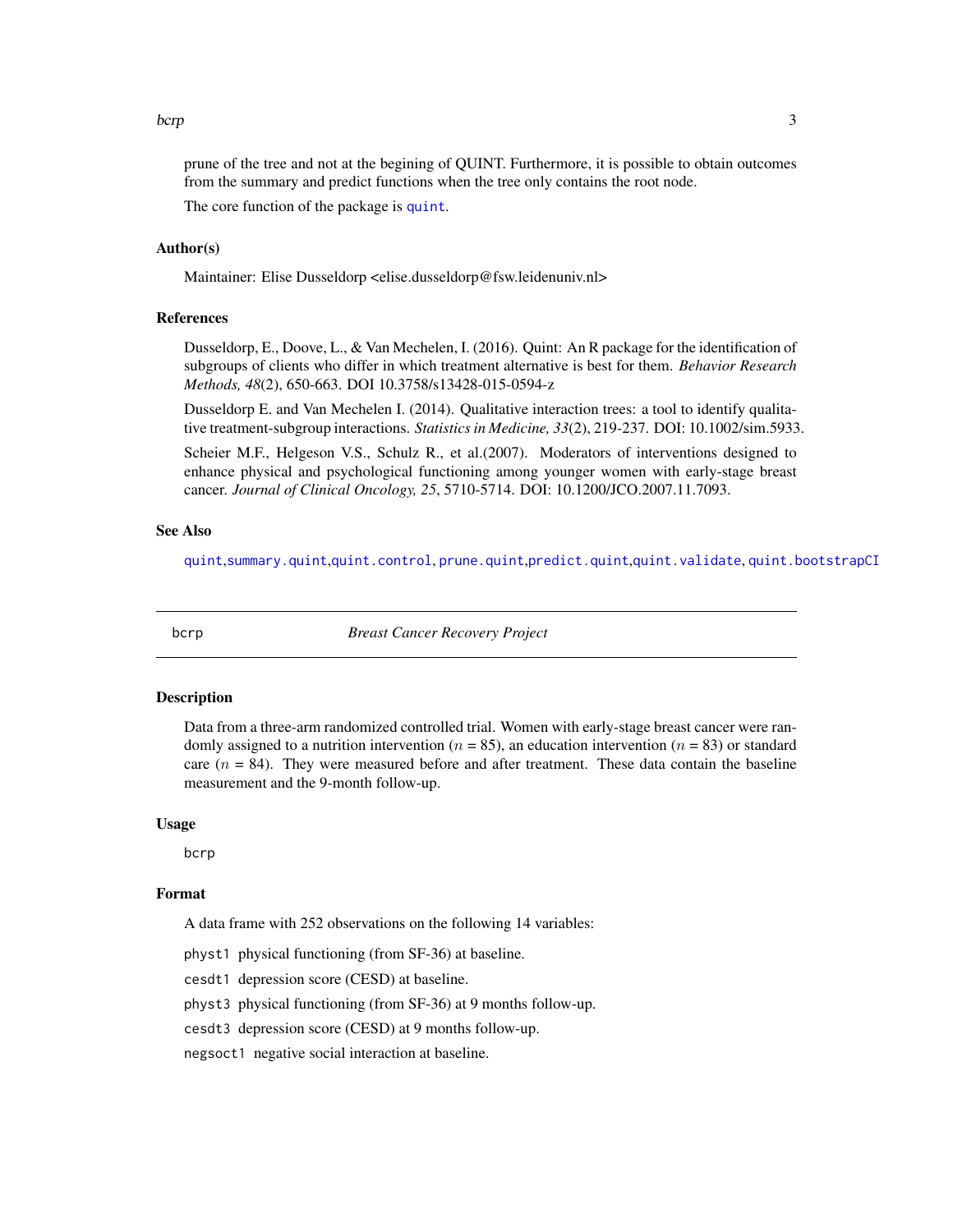<span id="page-3-0"></span>uncomt1 unmitigated communion at baseline.

- disopt1 dispositional optimism at baseline.
- comorbid number of comorbidities (e.g. diabetes, migraines, arthritis, or angina).

age age at baseline.

wcht1 weight change since diagnosis: yes [1] or no [0].

nationality Caucasian [1] or not [0].

marital married [1] or not [0].

trext treatment extensiveness index: lumpectomy without or with one form of adjuvant therapy (radiation or chemo) [-1.77], lumpectomy with radiation and chemotherapy [0.26], mastectomy without or with lumpectomy, and without or with one form of adjuvant therapy [0.56], mastectomy without or with lumpectomy, and radiation and chemotherapy [2.59].

cond experimental condition: nutrition [1], education [2] or standard care [3].

#### Details

IMPORTANT: for questions about these data contact Elise Dusseldorp: elise.dusseldorp@fsw.leidenuniv.nl.

#### Source

The authors thank M.F. Scheier for making his data available.

#### References

If you use these data, please refer to: Scheier M.F., Helgeson V.S., Schulz R., et al. (2007). Moderators of interventions designed to enhance physical and psychological functioning among younger women with early-stage breast cancer. *Journal of Clinical Oncology, 25*, 5710-5714.

An example of a complete analysis on these data using the quint package is given in: Dusseldorp, E., Doove, L., & Van Mechelen, I. (2016). Quint: An R package for the identification of subgroups of clients who differ in which treatment alternative is best for them. *Behavior Research Methods, 48*(2), 650-663. DOI 10.3758/s13428-015-0594-z.

An application of quint to these data is given in: Dusseldorp E. and Van Mechelen I. (2014). Qualitative interaction trees: a tool to identify qualitative treatment-subgroup interactions. *Statistics in Medicine, 33*(2), 219-237. DOI: 10.1002/sim.5933.

plot.quint *Visualisation of a Qualitative Interaction Tree*

#### Description

Plot function for a quint object. The plot shows the result of quint: a binary tree with (a) splitting variable(s) and split point(s). The colors of the leaves of the tree correspond to the final subgroups: Subgroup 1 (P1), those patients for whom the mean treatment outcome  $(Y)$  is higher for Treatment A than B, is GREEN; Subgroup  $2$  (P2), those patients for whom the mean treatment outcome  $(Y)$  is higher for Treatment B than A, is RED, and Subgroup 3 (P3), those for whom the mean treatment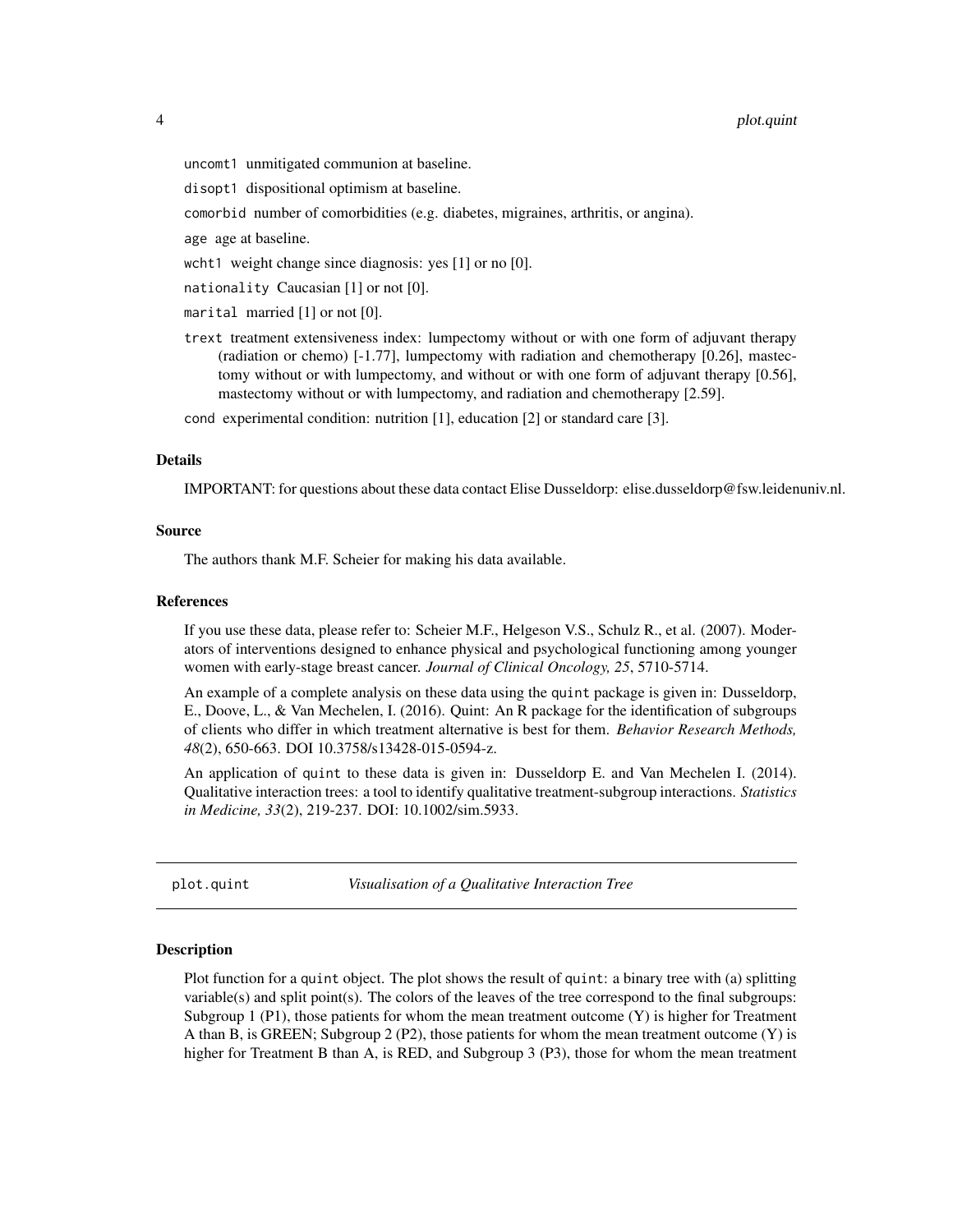# <span id="page-4-0"></span>predict.quint 5

outcome  $(Y)$  is about the same for both treatments, is GREY. Within the leaves the effect size *d* is displayed, with its 95 percent confidence interval. This effect size is the standardized mean difference between Treatment A and B. The plot function uses the plot method from the package partykit of Hothorn & Zeileis (2013).

#### Usage

```
## S3 method for class 'quint'
plot(x, digits = 2, ...)
```
#### Arguments

|          | fitted tree of class quint.                                                         |
|----------|-------------------------------------------------------------------------------------|
| digits   | specified number of decimal places of the split points in the graph (default is 2). |
| $\cdots$ | additional arguments to be passed.                                                  |

# Details

For categorical variables we recommend to use short names for levels to avoid overlapping labels at split points.

#### Author(s)

Cor Ninaber and Elise Dusseldorp

#### References

Torsten Hothorn and Achim Zeileis (2013). partykit: A Toolkit for Recursive Partytioning. R package version 0.1-5.

# See Also

[quint](#page-7-1),[quint.control](#page-11-1),[bcrp](#page-2-1)

<span id="page-4-1"></span>predict.quint *Predictions for new data with a QUINT object*

#### Description

Predicts for (new) subjects the treatment subgroups (P1, P2 or P3) based on a fitted quint object. The meaning of the subgroups are based on the two treatment categories used to fit the quint object.

#### Usage

```
## S3 method for class 'quint'
predict(object, newdata, type = "class", ...)
```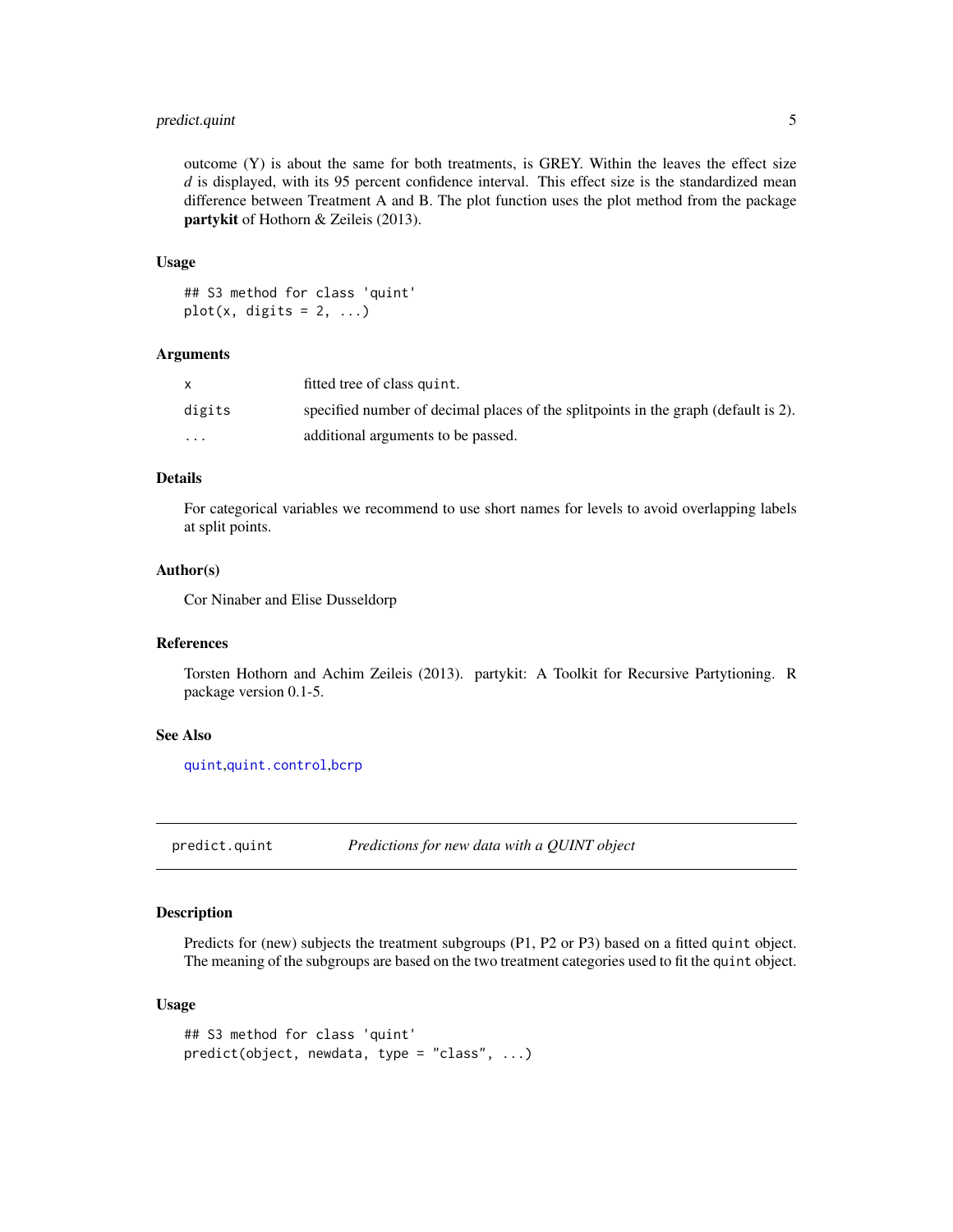#### <span id="page-5-0"></span>**Arguments**

| object  | an object of the class "quint".                                                                                                                                                                                                                                                                                           |
|---------|---------------------------------------------------------------------------------------------------------------------------------------------------------------------------------------------------------------------------------------------------------------------------------------------------------------------------|
| newdata | a data frame with data on new subjects for whom predictions should be made.<br>The data frame should contain at least the variables used in the splits of the fitted<br>tree. It is not necessary to include the treatment variable.                                                                                      |
| type    | character string denoting the type of predicted object to be returned. The default<br>is set to type="class": a vector with predicted treatment subgroup classes per<br>subject is returned. If set to "matrix", a matrix is returned with the leaf and<br>corresponding node of the tree to which a subject is assigned. |
| $\cdot$ | optional additional arguments.                                                                                                                                                                                                                                                                                            |

# Value

One of the following objects is returned depending on output type specified in the function:

If type="class": vector of predicted treatment classes for every individual in the data set. Returns NA for subjects with missing values on one or more of the splitting variables.

If type="matrix": a matrix with predicted locations of subjects within the fitted tree. The leaf numbers are in the first column and the corresponding node numbers in the second column. Returns NA for subjects with missing values on one or more of the splitting variables.

# See Also

[quint](#page-7-1), [prune.quint](#page-6-1)

#### Examples

```
data(bcrp)
formula1<- I(cesdt1-cesdt3)~cond | nationality+marital+wcht1+age+
 trext+comorbid+disopt1+uncomt1+negsoct1
set.seed(10)
control1<-quint.control(maxl=5,B=2)
quint1<-quint(formula1, data= subset(bcrp,cond<3),control=control1) #Grow a QUINT tree
prquint1<-prune(quint1) #Prune QUINT tree to optimal size
```
#Predict for the same data set the treatment classes for patients individually: predquint1<-predict(prquint1, newdata=subset(bcrp,cond<3), type='class') predquint1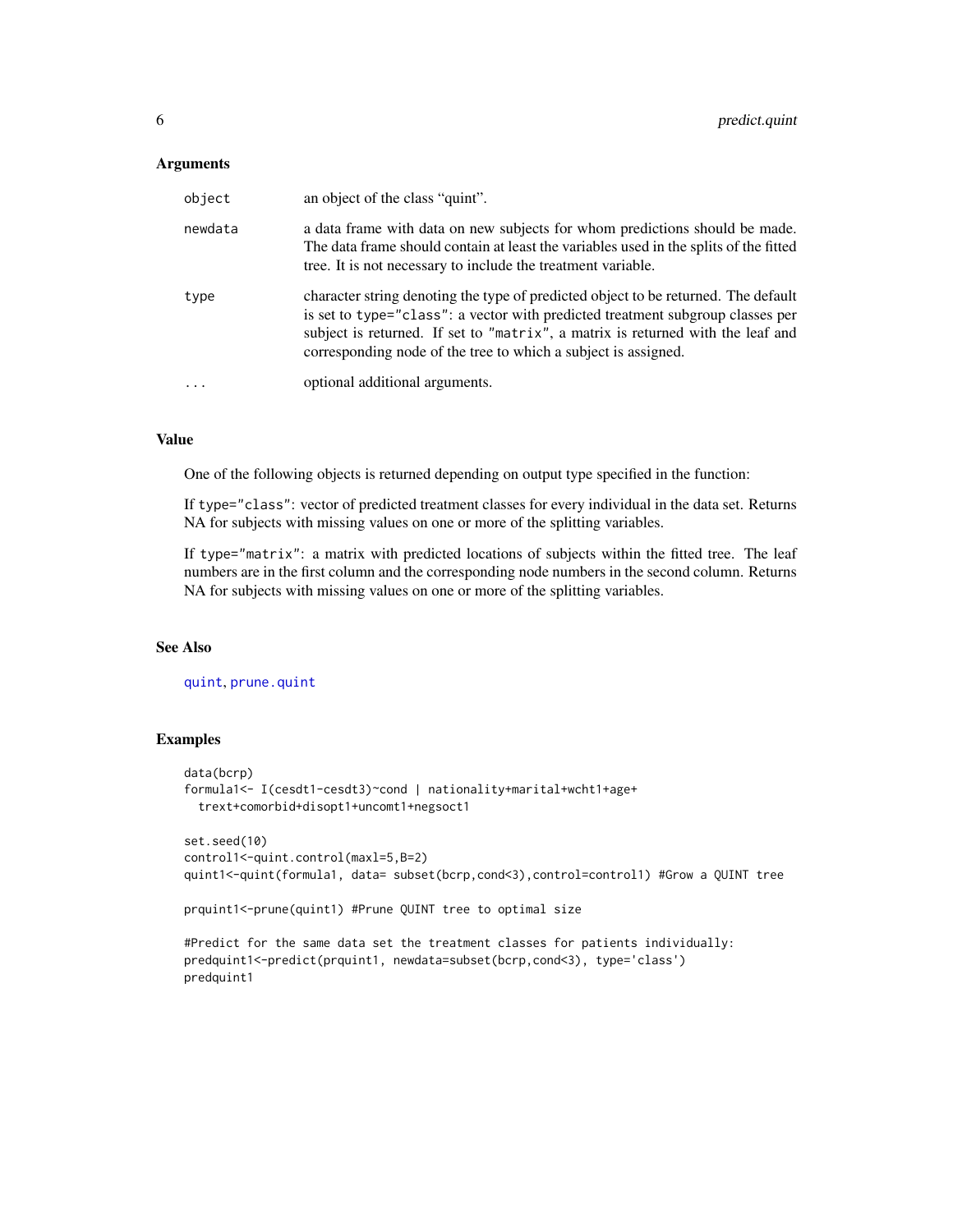<span id="page-6-1"></span><span id="page-6-0"></span>

#### Description

Determines the optimally pruned size of the tree by applying the one standard error rule to the results from the bias-corrected bootstrap procedure. At the end of the pruning procedure, it is checked whether the pruned tree satisfies the qualitative interaction condition. If this condition is not met, it is concluded that there is no qualitative tratment-subgroup interaction and a tree containing only the root node is returned.

#### Usage

```
## S3 method for class 'quint'
prune(tree, pp = 1, ...)
```
#### Arguments

| tree    | fitted tree of the class quint.                                                                         |
|---------|---------------------------------------------------------------------------------------------------------|
| pp      | pruning parameter, the constant (c) to be used in the c*standard error rule. The<br>default value is 1. |
| $\cdot$ | optional additional arguments.                                                                          |

#### Details

The pruning algorithm of quint is explained in Dusseldorp & Van Mechelen (2014), Appendix B of the online supplementary material. It is based on the bias-corrected bootstrap pruning procedure (Le Blanc & Crowley, 1993) and the one standard error rule (Breiman, Friedman, Olshen, & Stone, 1984). The one standard error rule for quint uses the estimates of the bias-corrected criterion value  $(C)$  and its standard error for each value of  $L$  (= maximum number of leaves). The optimally pruned tree corresponds to the smallest tree with a bias-corrected  $C$  higher or equal to the maximum bias-corrected C minus its standard error.

#### Value

Returns an object of class quint. The number of leaves of this object is equal to the optimally pruned size of the tree.

#### References

Breiman L., Friedman J.H., Olshen R.A. and Stone C.J. (1984). *Classification and Regression Trees*. Chapman & Hall/CRC: Boca Raton.

Dusseldorp E. and Van Mechelen I. (2014). Qualitative interaction trees: a tool to identify qualitative treatment-subgroup interactions. *Statistics in Medicine, 33*(2), 219-237. DOI: 10.1002/sim.5933.

LeBlanc M. and Crowley J. (1993). Survival trees by goodness of split. *Journal of the American Statistical Association, 88,* 457-467.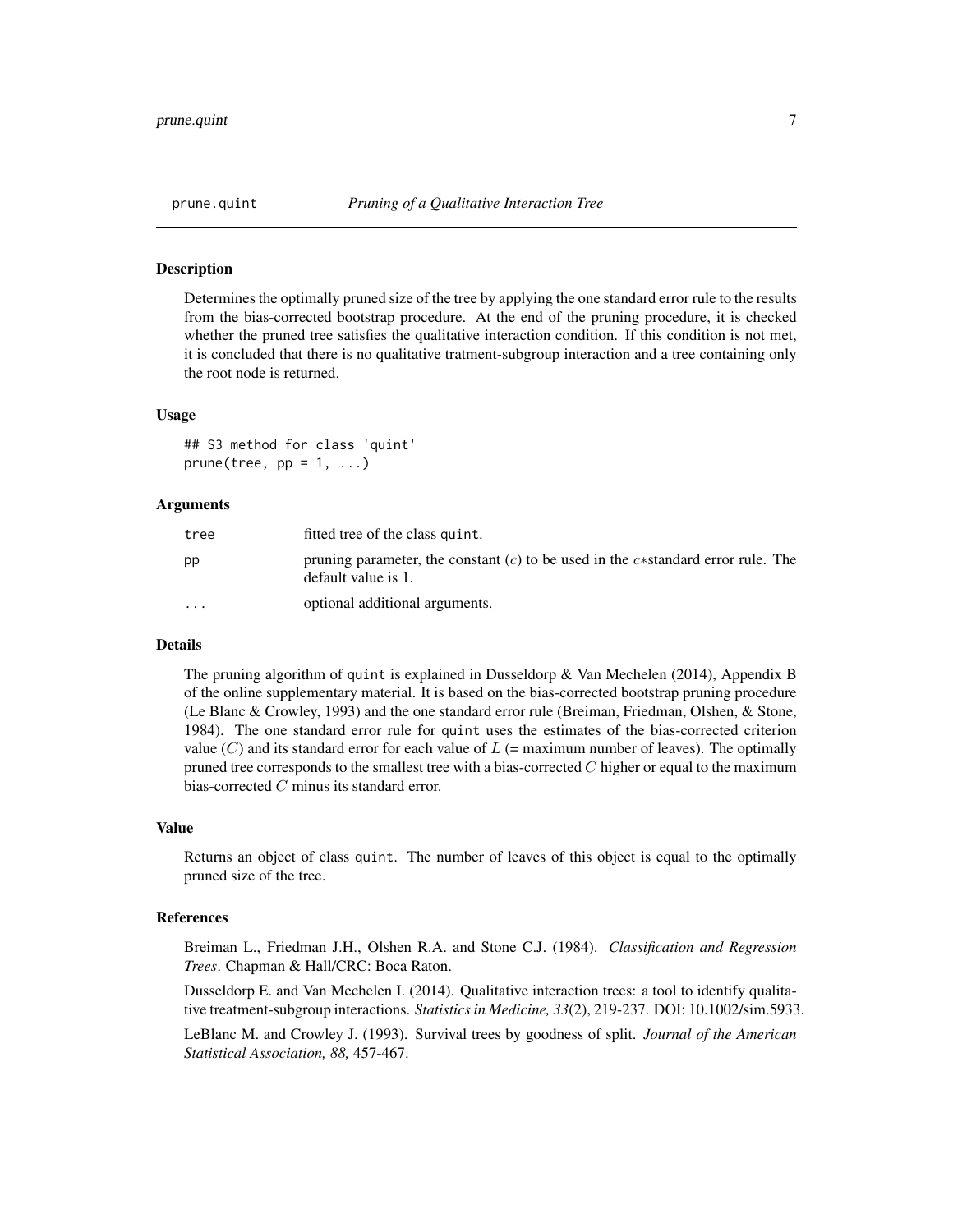#### <span id="page-7-0"></span>See Also

[quint.control](#page-11-1), [quint](#page-7-1), [quint.bootstrapCI](#page-9-1)

#### Examples

```
data(bcrp)
formula2 <- I(cesdt1-cesdt3)~cond |age+trext+uncomt1+disopt1+negsoct1
#Adjust the control parameters only to save computation time in the example;
#The default control parameters are preferred
control2 <- quint.control(maxl=5,B=2)
set.seed(2) #this enables you to repeat the results of the bootstrap procedure
quint2 <- quint(formula2, data= subset(bcrp,cond<3),control=control2)
quint2pr <- prune(quint2)
summary(quint2pr)
```
<span id="page-7-1"></span>quint *Qualitative Interaction Trees*

#### Description

This is the core function of the package. It performs a subgroup analysis by QUalitative INteraction Trees (QUINT; Dusseldorp & Van Mechelen, 2014) and is suitable for data from a two-arm randomized controlled trial. Ingredients of the analysis are: one continuous outcome variable  $Y$  (the effect variable), one dichotomous treatment variable  $T$  (indicating two treatment conditions, e.g., A and B), and several background characteristics  $X1, \ldots, XJ$ . These background characteristics are measured at baseline and may have a numeric or ordinal measurement level (i.e., in R a numeric or integer variable) or a nominal measurement level (i.e., in R a factor). They are used to identify the following subgroups (i.e., partition classes): Subgroup 1: Those patients for whom Treatment A is better than Treatment B (P1); Subgroup 2: Those for whom Treatment B is better than Treatment A (P2), and Subgroup 3: Those for whom it does not make any difference (P3).

#### Usage

```
quint(formula, data, control = NULL)
```
#### Arguments

| formula | a description of the model to be fit. The format is $Y \sim T$   $X1 +  + XJ$ , where                                                            |
|---------|--------------------------------------------------------------------------------------------------------------------------------------------------|
|         | the variable before the $\vert$ represents the dichotomous treatment variable $T$ and the                                                        |
|         | variables after the $\vert$ are the baseline characteristics used for partitioning. If the                                                       |
|         | data are in the order $Y, T, X1, \ldots, XJ$ , no formula is needed. The lay-out of this                                                         |
|         | formula is based on Zeileis & Croissant (2010).                                                                                                  |
| data    | a data frame containing the variables in the model. The treatment variable can<br>be a numeric or a factor variable with two values (or levels). |
| control | a list with control parameters as returned by quint.control.                                                                                     |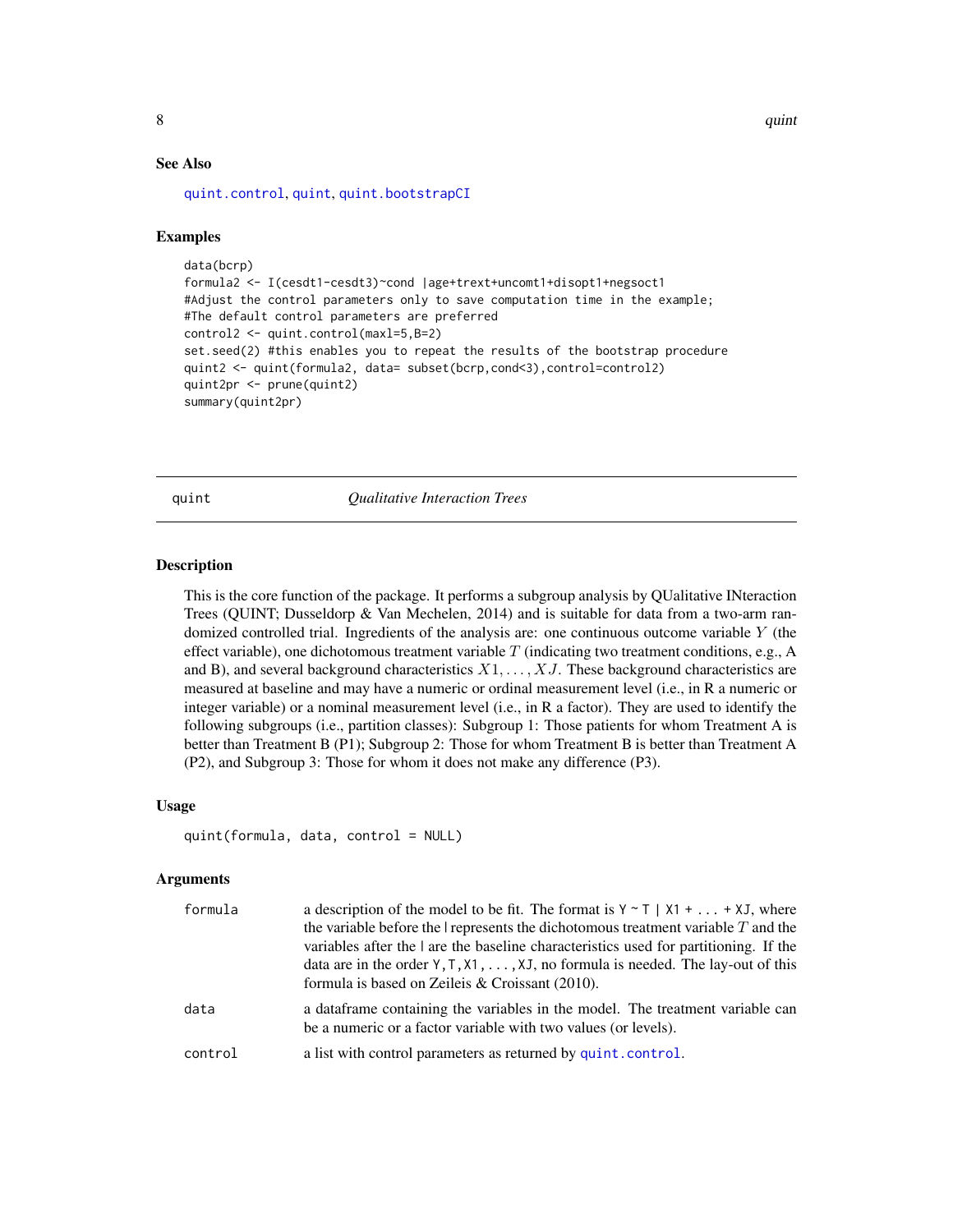#### quint the contract of the contract of the contract of the contract of the contract of the contract of the contract of the contract of the contract of the contract of the contract of the contract of the contract of the cont

#### Details

The method QUINT uses a sequential partitioning algorithm. The algorithm starts with a tree consisting of a single node, that is, the root node containing all patients. Next, it follows a stepwise binary splitting procedure. This procedure implies that in each step a node, a baseline characteristic, a split of that characteristic, and an assignment of the leaves of the current tree to partition classes 1, 2, and 3 (P1 to P3) are chosen that maximize the partitioning criterion. Note that this means that after each split, all leaves of the tree are re-assigned afresh to the partition classes P1, P2, and P3.

# Value

Returns an object of class quint with components:

| call      | the call that created the object.                                                                                                                                                                                                                                                                                                                                                                                                                                                                                                                                                                                                                                                        |
|-----------|------------------------------------------------------------------------------------------------------------------------------------------------------------------------------------------------------------------------------------------------------------------------------------------------------------------------------------------------------------------------------------------------------------------------------------------------------------------------------------------------------------------------------------------------------------------------------------------------------------------------------------------------------------------------------------------|
| crit      | the partitioning criterion used to grow the tree. The default is the Effect size<br>criterion. Use crit="dm" for the Difference in means criterion.                                                                                                                                                                                                                                                                                                                                                                                                                                                                                                                                      |
| control   | the control parameters used in the analysis.                                                                                                                                                                                                                                                                                                                                                                                                                                                                                                                                                                                                                                             |
| fi        | the fit information of the final tree.                                                                                                                                                                                                                                                                                                                                                                                                                                                                                                                                                                                                                                                   |
| si        | the split information of the final tree.                                                                                                                                                                                                                                                                                                                                                                                                                                                                                                                                                                                                                                                 |
| li        | the leaf information of the final tree. Treatment A is denoted with $T=1$ , and<br>treatment B is denoted with $T=2$ . Can display either the output for Difference<br>in Means (crit='dm') or Cohen's $d$ effect size (crit='es').                                                                                                                                                                                                                                                                                                                                                                                                                                                      |
| data      | the data used to grow the tree.                                                                                                                                                                                                                                                                                                                                                                                                                                                                                                                                                                                                                                                          |
| orig_data | the original data used as input.                                                                                                                                                                                                                                                                                                                                                                                                                                                                                                                                                                                                                                                         |
| nind      | an $N \times L$ matrix indicating leaf membership.                                                                                                                                                                                                                                                                                                                                                                                                                                                                                                                                                                                                                                       |
| siboot    | an L x 9 x B array with split information for each bootstrap sample: $C_{\text{}$ boot =<br>value of $C$ ; C_compdif = value of Difference in treatment outcome component;<br>checkdif = indicates if pooled Difference in treatment outcome component in<br>test set (i.e., original sample) is positive, with values: $0 = yes, 1 = negative$ in<br>P1, 2 = negative in P2, 3 = negative in P1 and P2; C_compcard = value of<br>Cardinality component; checkcard = indicates if value of pooled cardinality in<br>test set is zero, with values: $0 = no, 1 = zero$ in P1, $2 = zero$ in P2, $3 = zero$ in P1<br>and P2; opt = value of optimism $(C_{\text{root}}-C_{\text{orig}})$ . |
| indexboot | an $N \times B$ matrix indicating bootstrap sample membership.                                                                                                                                                                                                                                                                                                                                                                                                                                                                                                                                                                                                                           |
| formula   | a description of the model to be fit.                                                                                                                                                                                                                                                                                                                                                                                                                                                                                                                                                                                                                                                    |
| pruned    | a boolean indicating whether the tree has been already pruned or not.                                                                                                                                                                                                                                                                                                                                                                                                                                                                                                                                                                                                                    |
|           |                                                                                                                                                                                                                                                                                                                                                                                                                                                                                                                                                                                                                                                                                          |

# References

Dusseldorp, E., Doove, L., & Van Mechelen, I. (2016). Quint: An R package for the identification of subgroups of clients who differ in which treatment alternative is best for them. *Behavior Research Methods, 48*(2), 650-663. DOI 10.3758/s13428-015-0594-z

Dusseldorp E. and Van Mechelen I. (2014). Qualitative interaction trees: a tool to identify qualitative treatment-subgroup interactions. *Statistics in Medicine, 33*(2), 219-237. DOI: 10.1002/sim.5933.

Zeileis A. and Croissant Y. (2010). Extended model formulas in R: Multiple parts and multiple responses. *Journal of Statistical Software, 34*(1), 1-13.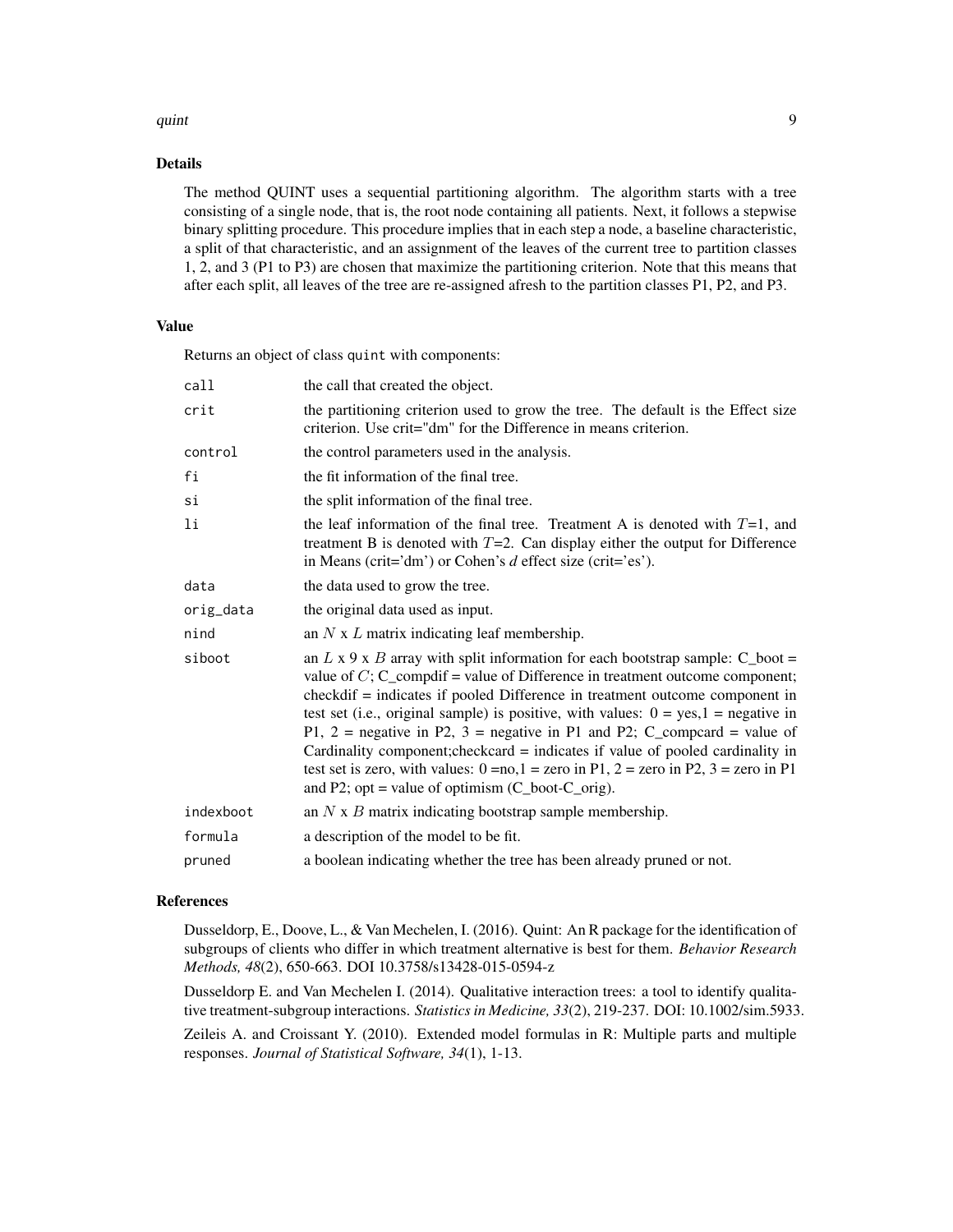<span id="page-9-0"></span>van der Geest M. (2018). Decision Trees: Amelioration, Simulation, Application. Can be found in: https://openaccess.leidenuniv.nl/handle/1887/65935

#### See Also

[summary.quint](#page-16-1), [quint.control](#page-11-1), [prune.quint](#page-6-1), [bcrp](#page-2-1), [quint.bootstrapCI](#page-9-1)

#### Examples

```
#EXAMPLE with data from the Breast Cancer Recovery Project
data(bcrp)
#Start with expliciting the model for quint
#The outcome Y is a change score between timepoint 3 and timepoint 1
#A positive Y value indicates an improvement in depression (i.e., a decrease)
formula1<- I(cesdt1-cesdt3)~cond | nationality+marital+wcht1+age+
 trext+comorbid+disopt1+uncomt1+negsoct1
#Perform a quint analysis
#The BCRP data contain 3 conditions. Quint only works now for 2 conditions.
#For the example, we disregard the control condition
#To save computation time, we also adjust the control parameters
set.seed(2)
control1<-quint.control(maxl=5,B=2) #The recommended number of bootstraps is 25.
quint1<-quint(formula1, data= subset(bcrp,cond<3),control=control1)
quint1pr<-prune(quint1)
#Inspect the main results of the analysis:
summary(quint1pr)
#plot the tree
plot(quint1pr)
```
<span id="page-9-1"></span>

| quint.bootstrapCI | Bootstrap method to compute confidence intervals for Qualitative In- |
|-------------------|----------------------------------------------------------------------|
|                   | <i>teraction Trees (Ouint)</i>                                       |

# **Description**

A bootstrap algorithm based on Loh et al. (2015) to estimate the confidence intervals of the difference in mean outcome between the two treatments in each leaf.

#### Usage

```
quint.bootstrapCI(tree, n_boot, boot_r = 1)
```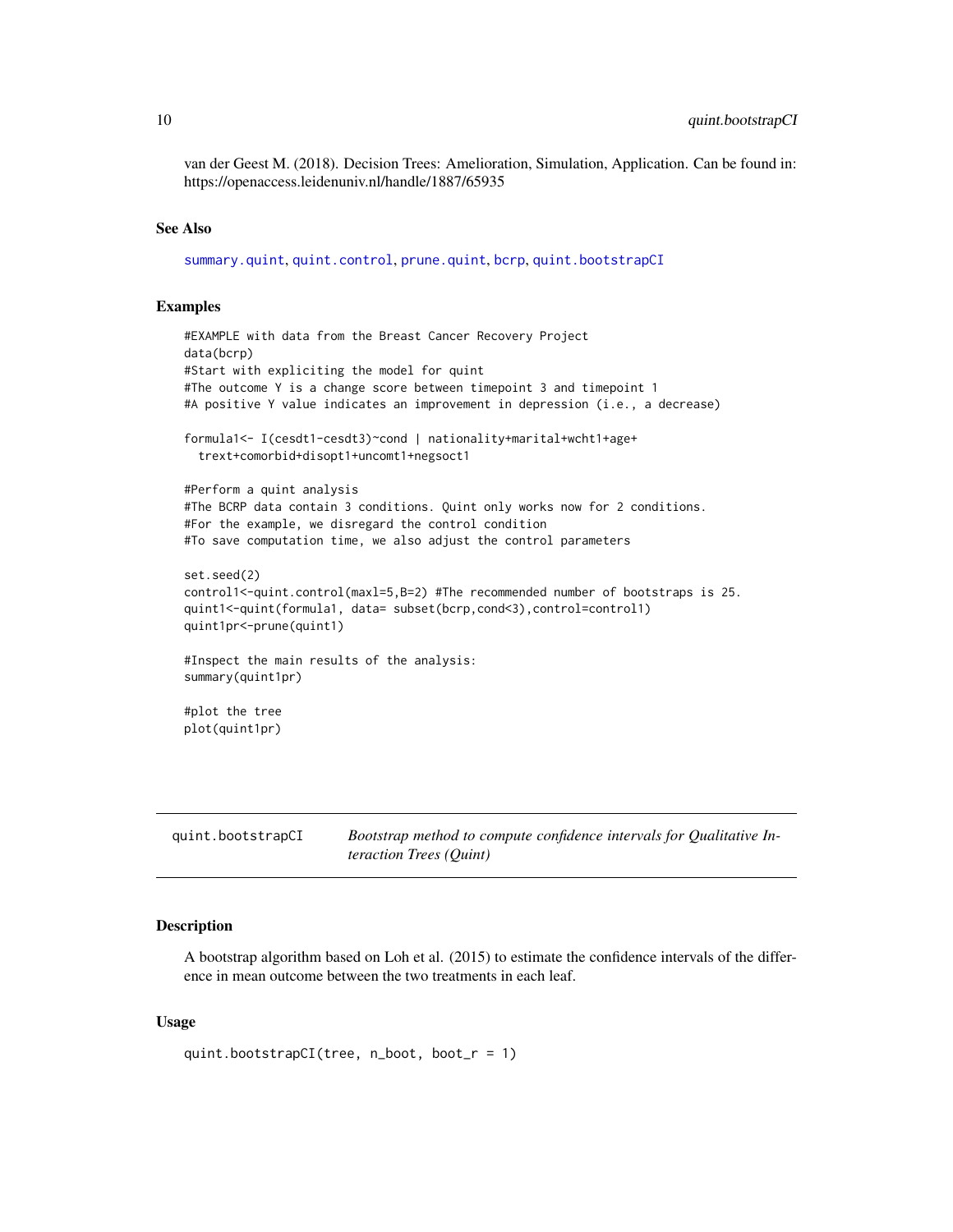# <span id="page-10-0"></span>quint.bootstrapCI 11

#### **Arguments**

| tree   | a (pruned) quint object of class quint.                                                    |
|--------|--------------------------------------------------------------------------------------------|
| n boot | number of bootstrap samples.                                                               |
| boot r | bootstrap sample size expressed as proportion of total sample size. Default value<br>is 1. |

# Details

The details of this validation procedure are described in "Instability of QUalitative INteraction Trees: Quantifying uncertainty in decision trees." ( https://openaccess.leidenuniv.nl/handle/1887/83059)

# Value

Returns two lists: A first one (\$tree) containing an object of the class quint, and a list (\$bootinfo) with estimates obtained from the bootstrap procedure containing the following components:

| nleaves   | vector containing the number of leaves in each of the estimated trees in the<br>bootstrap samples.                                                                                                                                                                                                             |
|-----------|----------------------------------------------------------------------------------------------------------------------------------------------------------------------------------------------------------------------------------------------------------------------------------------------------------------|
| $meanT_1$ | a matrix containing for each bootstrap sample $(=$ rows) the mean outcome for<br>Treatment A $(T=1)$ in each leaf of the input quint tree $(=$ columns) using the<br>subjects in the intersection.                                                                                                             |
| $meanT_2$ | a matrix containing for each bootstrap sample $(= rows)$ the mean outcome for<br>Treatment B $(T=2)$ in each leaf of the input quint tree $(=$ columns) using the<br>subjects in the intersection.a matrix containing the mean outcome for Treatment<br>2 in each leaf using the subjects in the intersection. |
| meandif   | a matrix containing the difference in means between Treatment A and Treatment<br>B in each leaf for each bootstrap sample.                                                                                                                                                                                     |
| bias_est  | vector containing the bias in each leaf of the quint tree.                                                                                                                                                                                                                                                     |
| meanboot  | vector containing the bootstrap estimates of the difference of means between<br>treatments in each leaf.                                                                                                                                                                                                       |
| CIs       | vector containing the confidence intervals of the estimate of the difference of<br>means between treatments in each leaf.                                                                                                                                                                                      |
| se_est    | vector containing the new estimates of the standard error of the difference of<br>means between treatments in each leaf.                                                                                                                                                                                       |

# References

Dusseldorp E. and Van Mechelen I. (2014). Qualitative interaction trees: a tool to identify qualitative treatment-subgroup interactions. *Statistics in Medicine, 33*(2), 219-237. DOI: 10.1002/sim.5933. Beck C., Dusseldorp E. and Fokkema M. (2019). Instability of QUalitative INteraction Trees: Quantifying uncertainty in decision trees. (https://openaccess.leidenuniv.nl/handle/1887/83059))

# See Also

[quint](#page-7-1), [prune.quint](#page-6-1), [quint.control](#page-11-1)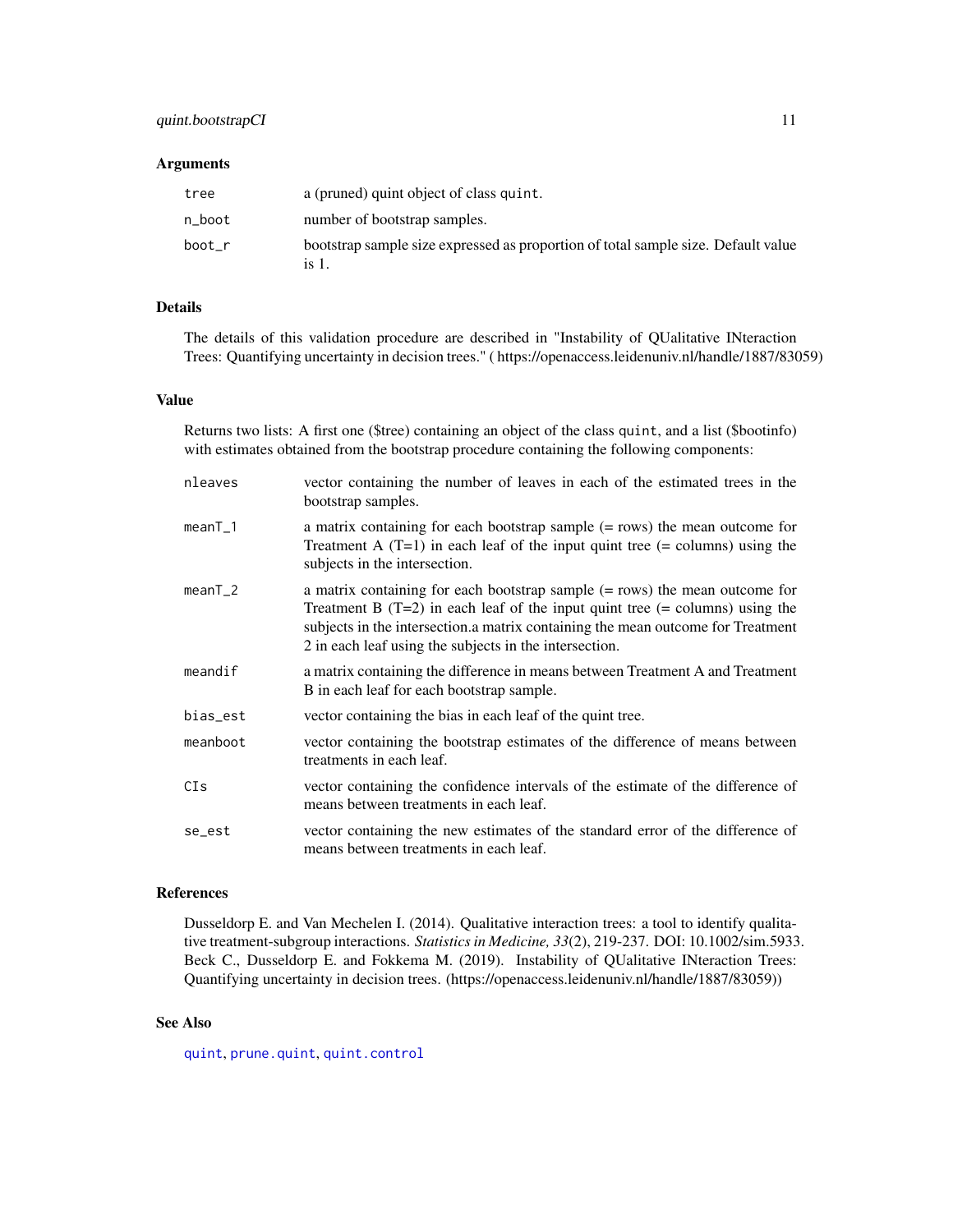# Examples

```
## Not run: data(bcrp)
formula1<- I(cesdt1-cesdt3)~cond | nationality+marital+wcht1+age+
 trext+comorbid+disopt1+uncomt1+negsoct1
set.seed(10)
control1<-quint.control(maxl=5, B=2, crit="dm")
quint1<-quint(formula1, data= subset(bcrp,bcrp$cond<3),control=control1) #Grow a QUINT tree
prquint1<-prune(quint1) #Prune tree to optimal size
bootquint1<-quint.bootstrapCI(prquint1, n_boot = 5) #apply the bootstrap procedure
#the summary of the tree with the new standard errors obtained from the bootstrap procedure
summary(bootquint1$tree)
#all results of the bootstrap procedure
bootquint1$bootinfo
#plot wiht 95% confidence intervals using the new standard errors
plot(bootquint1$tree)
## End(Not run)
```
<span id="page-11-1"></span>quint.control *Control Parameters for QUINT Algorithm*

# Description

Various parameters that control aspects of the "quint" algorithm. Appendix A of Dusseldorp  $\&$  Van Mechelen (2013) gives a detailed overview of the choices that can be made.

#### Usage

```
quint.control(
 crit = "es",max1 = 10,
 a1 = NULL,a2 = NULL,w = NULL,Bootstrap = TRUE,
 B = 25,
 dmin = 0.3)
```
# Arguments

crit the type of difference in treatment outcome used in the partitioning criterion: "es" (Treatment effect sizes) or "dm" (Difference in treatment means).

<span id="page-11-0"></span>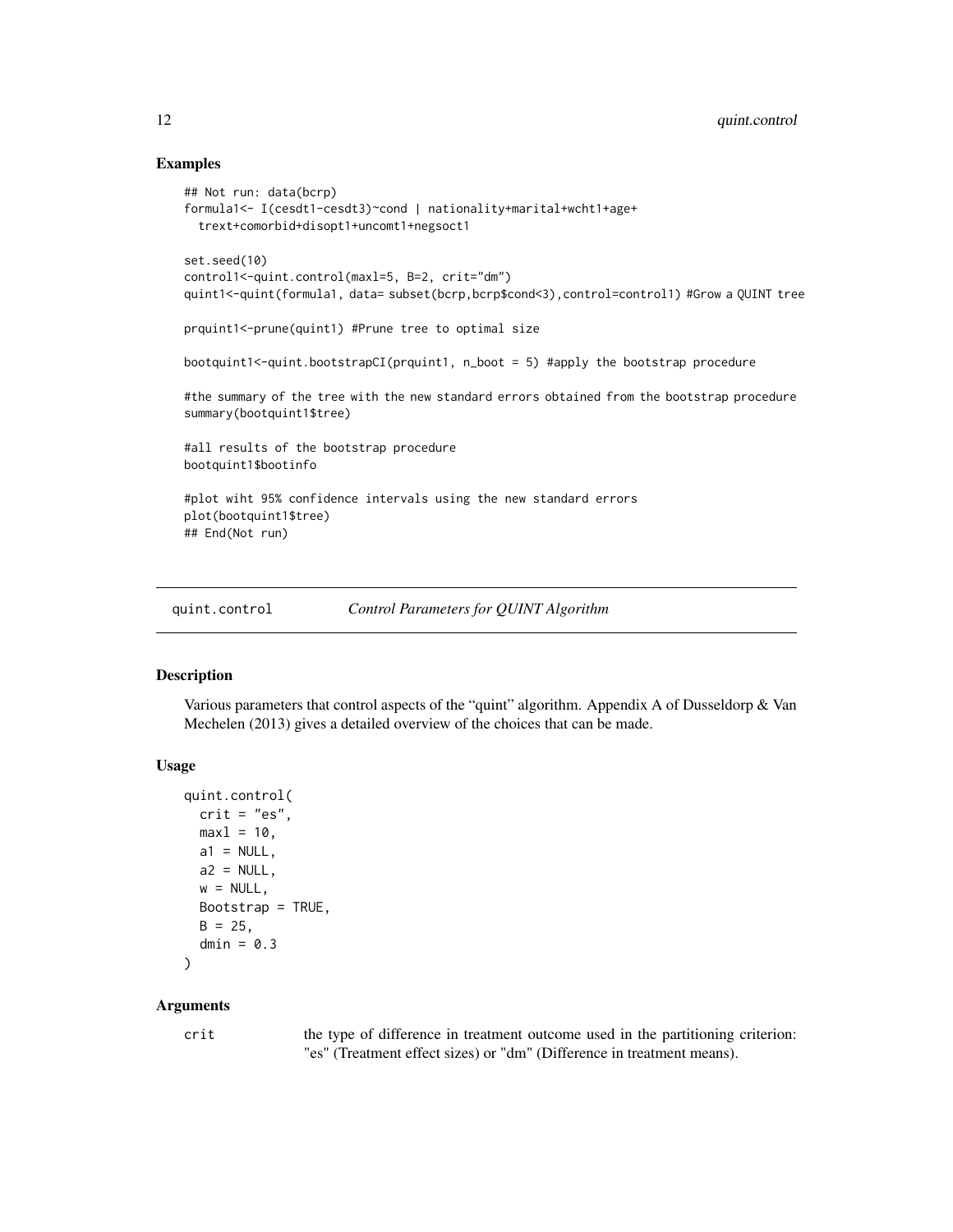<span id="page-12-0"></span>

| max1      | maximum number of leaves $(L)$ of the tree. Default value is 10.                                                                                                                                                                                                                                                                                                                                                     |
|-----------|----------------------------------------------------------------------------------------------------------------------------------------------------------------------------------------------------------------------------------------------------------------------------------------------------------------------------------------------------------------------------------------------------------------------|
| a1        | the minimal sample size of Treatment A $(T=1)$ in a leaf. If NULL, al is set<br>to 1/10 of the sample size of the Treatment A group (assignment is done in the<br>function quint). The minimum value is 2.                                                                                                                                                                                                           |
| a2        | the minimal sample size of Treatment B $(T=2)$ in a leaf. If NULL, a2 is set<br>to 1/10 of the sample size of the Treatment B group (assignment is done in the<br>function quint). The minimum value is 2.                                                                                                                                                                                                           |
| W         | a vector with w1 and w2 representing the weights of, respectively, the Difference<br>in treatment outcome component and the Cardinality component of the partition-<br>ing criterion. If crit = "dm", the default value of w1 is $1/\log(1+IQR(Y))$ . If crit<br>= "es", the default value of w1 is $1/log(1+3)$ . The default of w2 is $1/log(0.50N)$ .                                                             |
| Bootstrap | whether the bias-corrected bootstrap procedure should be performed. The de-<br>fault is TRUE.                                                                                                                                                                                                                                                                                                                        |
| B         | the number of bootstrap samples to be drawn. The default is 25. We recommend<br>a number of bootstraps of at least 25.                                                                                                                                                                                                                                                                                               |
| dmin      | the minimum absolute standardized mean difference in treatment outcome in<br>one of the leaves assigned to P1 and one of the leaves assigned to P2 of the<br>pruned tree. This value is used to check whether a qualitative interaction is<br>present in the data (the qualitative interaction condition); dmin controls the bal-<br>ance between Type I error and Type II error. The default value of dmin is 0.30. |

#### Value

A list containing the options.

#### References

Dusseldorp, E., Doove, L., & Van Mechelen, I. (2016). Quint: An R package for the identification of subgroups of clients who differ in which treatment alternative is best for them. *Behavior Research Methods, 48*(2), 650-663. DOI 10.3758/s13428-015-0594-z

Dusseldorp E. and Van Mechelen I. (2014). Qualitative interaction trees: a tool to identify qualitative treatment-subgroup interactions. *Statistics in Medicine, 33*(2), 219-237. DOI: 10.1002/sim.5933.

#### See Also

[quint](#page-7-1)

# Examples

```
data(bcrp)
formula1<- I(cesdt1-cesdt3)~cond | nationality+marital+wcht1+age+
 trext+comorbid+disopt1+uncomt1+negsoct1
#Specify the Difference in treatment outcome as Difference in means
#and skip the bias-corrected bootstrap procedure
#and change the maximum number of leaves
control3<-quint.control(crit="dm",Bootstrap=FALSE,maxl=3)
quint3<-quint(formula1, data= subset(bcrp,cond<3),control=control3)
summary(quint3)
```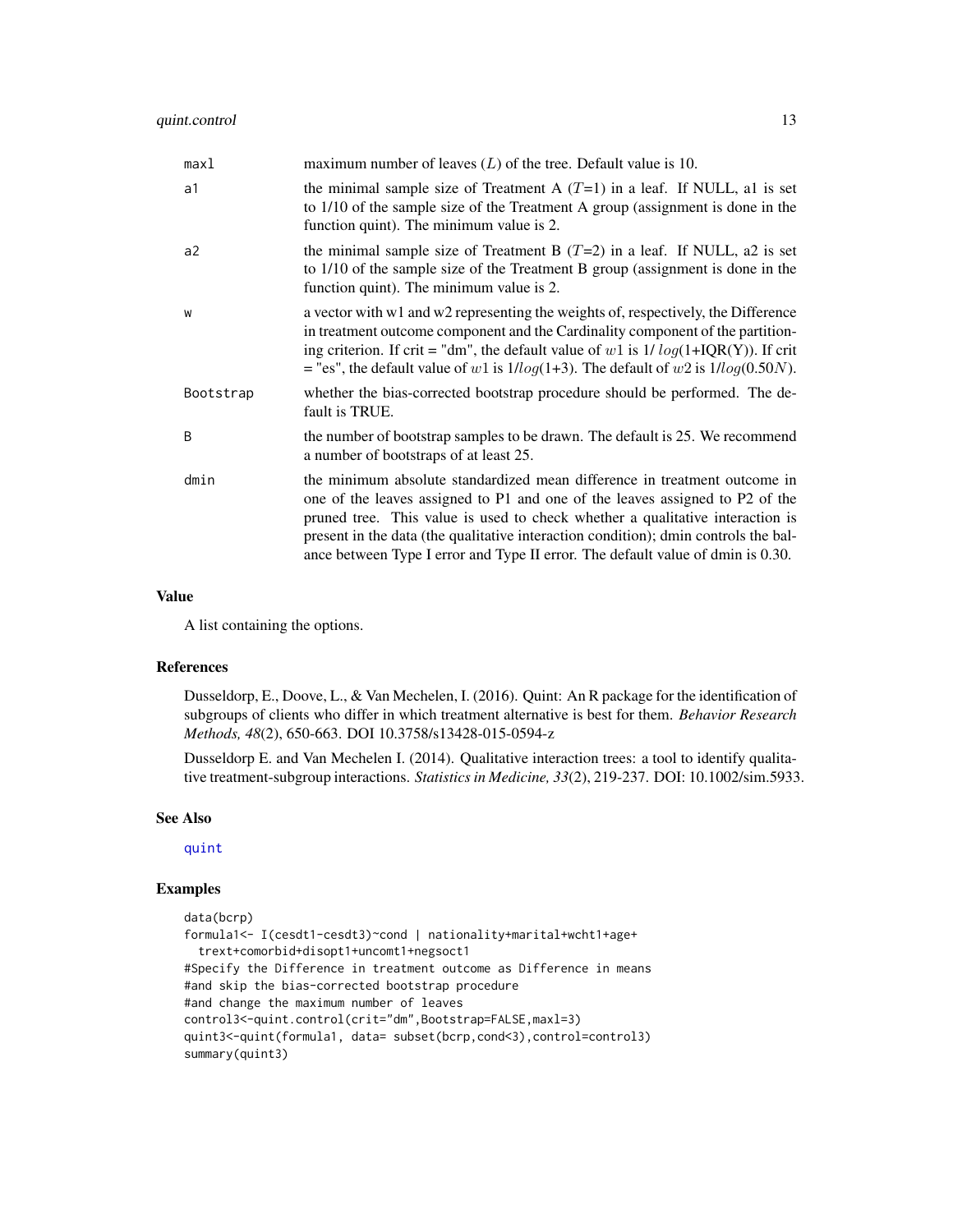```
#Set number of bootstrap samples at 30
control4<-quint.control(B=30)
```

```
#Set minimal sample size in each treatment group at 5
control5<-quint.control(a1=5,a2=5)
```
<span id="page-13-1"></span>quint.validate *Validation of a Qualitative Interaction Tree*

#### **Description**

A bootstrap-based validation procedure to estimate the optimism in the effect sizes of a QUINT tree which gives insight in the generalizability of the results.

#### Usage

quint.validate(object, B = 10, allresults = FALSE)

#### Arguments

| object     | a (pruned) OUINT tree object of class quint.                                                                   |
|------------|----------------------------------------------------------------------------------------------------------------|
| B.         | number of bootstrap samples. Default number is 10; for better accuracy $B=1000$<br>is recommended.             |
| allresults | option to return an extended list of output. Default is set to FALSE. See <i>Value</i><br>section for details. |

## Details

In this procedure bootstrap trees are grown of the same leaf size as the (pruned) QUINT tree. The bootstrap samples are drawn from the data used to grow the original tree. For every bootstrap tree the largest and smallest (i.e., largest negative) treatment mean differences (or treatment effect sizes) of two leaves are saved. Treatment mean differences in the leaves are then predicted using the original data set as input for each bootstrapped tree. From these predictions, the largest and smallest treatment mean differences are saved. For each bootstrap tree, the largest predicted treatment effect is subtracted from the largest treatment effect in the bootstrap sample. The average of these values is the bias (i.e., the optimism) for the largest treatment effects. This is done likewise for the smallest treatment effects. Subsequently, the bias is computed as the difference between the bias for the largest effects minus the bias for the smallest effects.

The details of this validaton procedure are described in Appendix C of Dusseldorp & Van Mechelen (2014).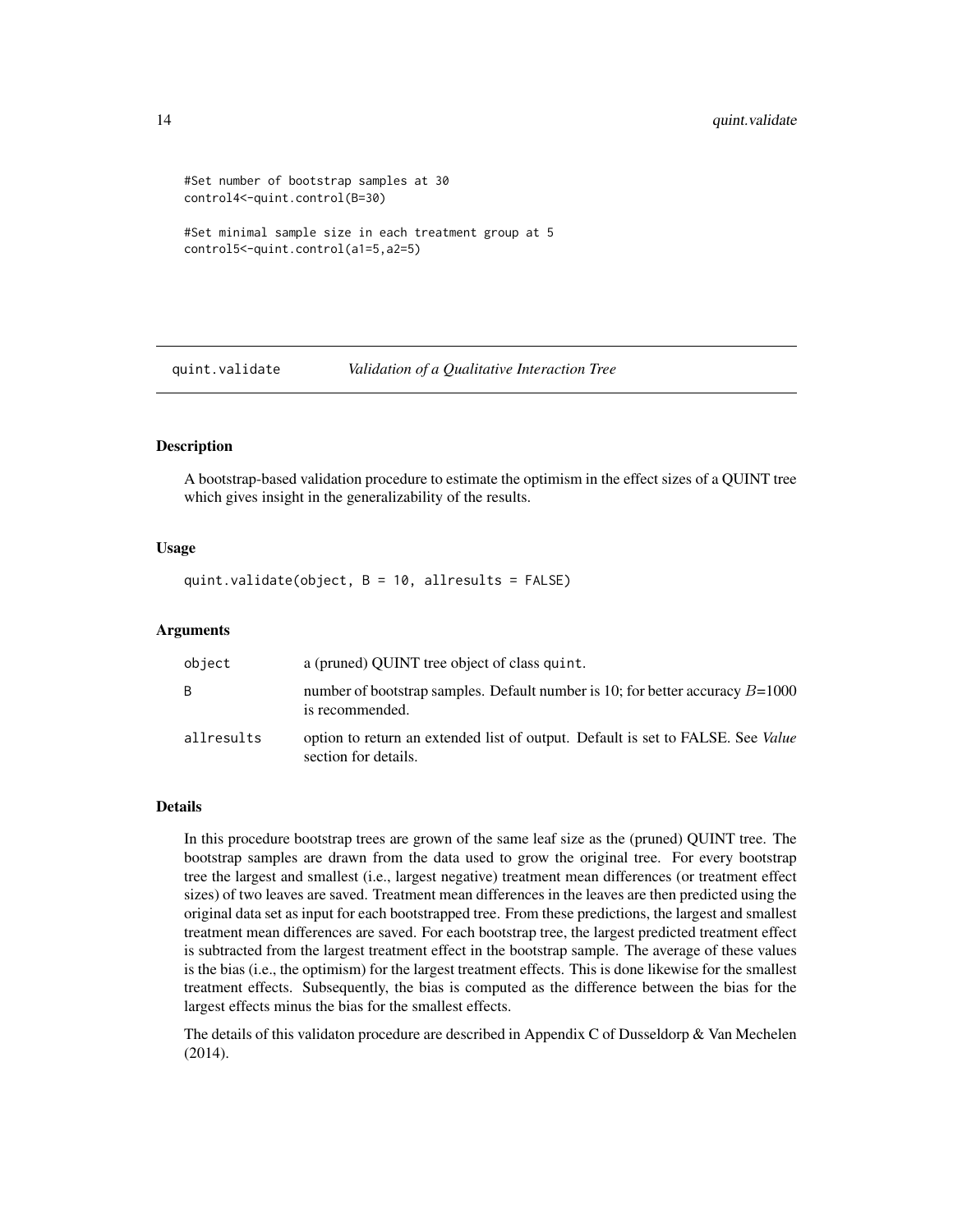# <span id="page-14-0"></span>Value

Returns a list with the following components:

| estopt    | the estimated optimism for either the treatment effect size (biasd) or the raw<br>treatment mean difference (biasdif).                                                                                                                                                                                                                                                                                                                  |
|-----------|-----------------------------------------------------------------------------------------------------------------------------------------------------------------------------------------------------------------------------------------------------------------------------------------------------------------------------------------------------------------------------------------------------------------------------------------|
| 1i        | a data frame with leaf information output similar to the leaf information output<br>of the (pruned) QUINT tree object. An extra column is added for the bias-<br>corrected differences in treatment outcomes (d or diff). The bias-corrected val-<br>ues are only computed for the leaves with the most extreme values, i.e. the<br>largest and smallest treatment effects. Hence, the other leaves get the value NA<br>in this column. |
| optd      | a matrix with computed estimated optimism of the treatment effect size per<br>bootstrapp tree. The first column contains the difference between the largest<br>and smallest effect size of the bootstrapped tree. The second column contains<br>the difference between the largest and smallest predicted effect size. Returned<br>when allresults is set to TRUE and crit='es' is specified in the QUINT<br>object.                    |
| optdif    | a matrix with computed estimated optimism of the raw mean difference boot-<br>strapped tree. The first column contains the difference between the largest and<br>smallest raw mean difference of the bootstrapped tree. The second column con-<br>tains the difference between the largest and smallest predicted raw mean differ-<br>ence. Returned when allresults is set to TRUE and crit='es' is specified in<br>the QUINT object.  |
| resultd   | a vector with the estimated overall mean optimism, the mean bias for the small-<br>est and for the largest effect size. Returned when allresults is set to TRUE<br>and crit="es".                                                                                                                                                                                                                                                       |
| resultdif | a vector with the estimated overall mean optimism, the mean bias for the small-<br>est and largest raw mean difference. Returned when all results is set to TRUE<br>and crit="dm".                                                                                                                                                                                                                                                      |

# References

Dusseldorp E. and Van Mechelen I. (2014). Qualitative interaction trees: a tool to identify qualitative treatment-subgroup interactions. *Statistics in Medicine, 33*(2), 219-237. DOI: 10.1002/sim.5933.

# See Also

[quint](#page-7-1), [prune.quint](#page-6-1), [quint.control](#page-11-1), [quint.bootstrapCI](#page-9-1)

# Examples

```
## Not run: data(bcrp)
formula1<- I(cesdt1-cesdt3)~cond | nationality+marital+wcht1+age+
 trext+comorbid+disopt1+uncomt1+negsoct1
set.seed(10)
control1<-quint.control(maxl=5,B=2)
quint1<-quint(formula1, data= subset(bcrp,cond<3),control=control1) #Grow a QUINT tree
```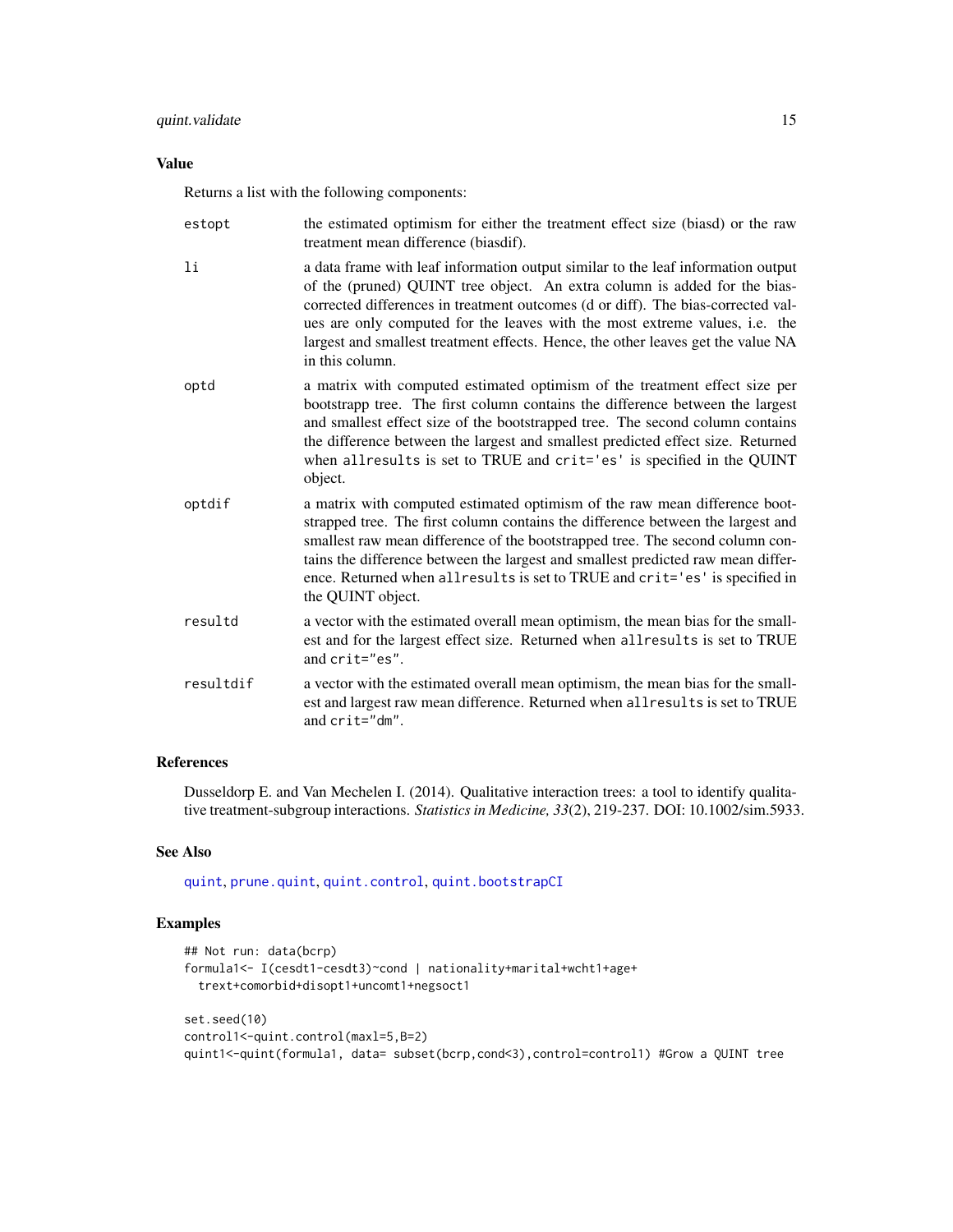```
prquint1<-prune(quint1) #Prune tree to optimal size
```

```
set.seed(3)
valquint1<-quint.validate(prquint1, B = 5) #estimate the optimism by bootstrapping 5 times
valquint1
## End(Not run)
```
SimData\_1 *Simulated data*

#### Description

Data generated sampling from a multivariate normal distribution using as parameters  $\text{same} = 150$ ,  $es = 1.0, J = 20, rho = 0$  where samp is the sample size, es is the effect size, J is the number os covariates, and rho is the correlation between pairs of covariates. The treatment condition (A) is sampled from a binomial distribution with  $p = 0.5$  and the treatment outcome (Y) is obtained using the following regression  $Y = 1 + (.25xX1) + (.25xX2) - (.25xX5]) - (esx((A-1)^{2})) + error$ where the error is sampled from a standard normal distribution.

#### Usage

SimData 1

#### Format

A data frame with 150 observations on the following variables:

- Y Outcome variable. It is obtained by regression according to the previously explained formula.
- A This is the treatment condition variable. It is sampled from a binomial distribution.
- X1 Simulated covariate. It is sampled from a multivariate normal distribution.
- X2 Simulated covariate. It is sampled from a multivariate normal distribution.
- X3 Simulated covariate. It is sampled from a multivariate normal distribution.
- X4 Simulated covariate. It is sampled from a multivariate normal distribution.
- X5 Simulated covariate. It is sampled from a multivariate normal distribution.
- X6 Simulated covariate. It is sampled from a multivariate normal distribution.
- X7 Simulated covariate. It is sampled from a multivariate normal distribution.
- X8 Simulated covariate. It is sampled from a multivariate normal distribution.
- X9 Simulated covariate. It is sampled from a multivariate normal distribution.
- X10 Simulated covariate. It is sampled from a multivariate normal distribution.
- X11 Simulated covariate. It is sampled from a multivariate normal distribution.
- X12 Simulated covariate. It is sampled from a multivariate normal distribution.
- X13 Simulated covariate. It is sampled from a multivariate normal distribution.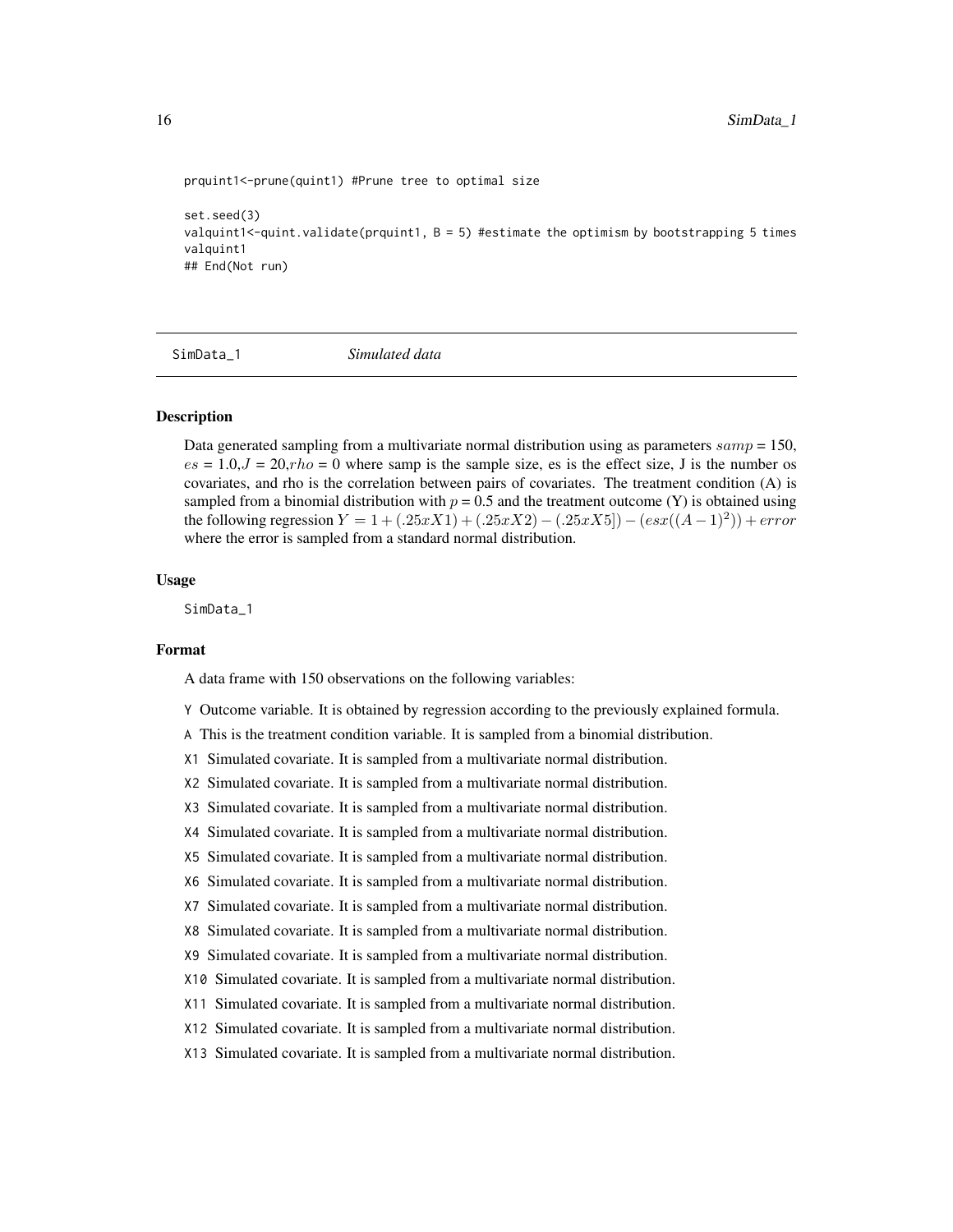- <span id="page-16-0"></span>X14 Simulated covariate. It is sampled from a multivariate normal distribution.
- X15 Simulated covariate. It is sampled from a multivariate normal distribution.
- X16 Simulated covariate. It is sampled from a multivariate normal distribution.
- X17 Simulated covariate. It is sampled from a multivariate normal distribution.
- X18 Simulated covariate. It is sampled from a multivariate normal distribution.
- X19 Simulated covariate. It is sampled from a multivariate normal distribution.
- X20 Simulated covariate. It is sampled from a multivariate normal distribution.
- gopt Variable indicating whether the data is simulated such that there is qualitative interaction (0) or there is no qualitative interaction (1)

#### Details

IMPORTANT: for questions about these data contact Elise Dusseldorp: elise.dusseldorp@fsw.leidenuniv.nl.

<span id="page-16-1"></span>summary.quint *Summarizing Qualitative Interaction Tree Information*

#### **Description**

Summary method for an object of class quint.

#### Usage

```
## S3 method for class 'quint'
summary(object, digits = 2, ...)
```
#### Arguments

| object                  | a quint object. This can be the output of quint.   |
|-------------------------|----------------------------------------------------|
| digits                  | specified number of decimal places (default is 2). |
| $\cdot$ $\cdot$ $\cdot$ | optional additional arguments.                     |

# Details

This function is a method for the generic function summary for class quint. It extracts the following essential components from a quint object: 1) Specification of the partitioning criterion; 2) Fit information; 3) Split information, and 4) Leaf information.

#### Value

prints a summarized version of the quint output.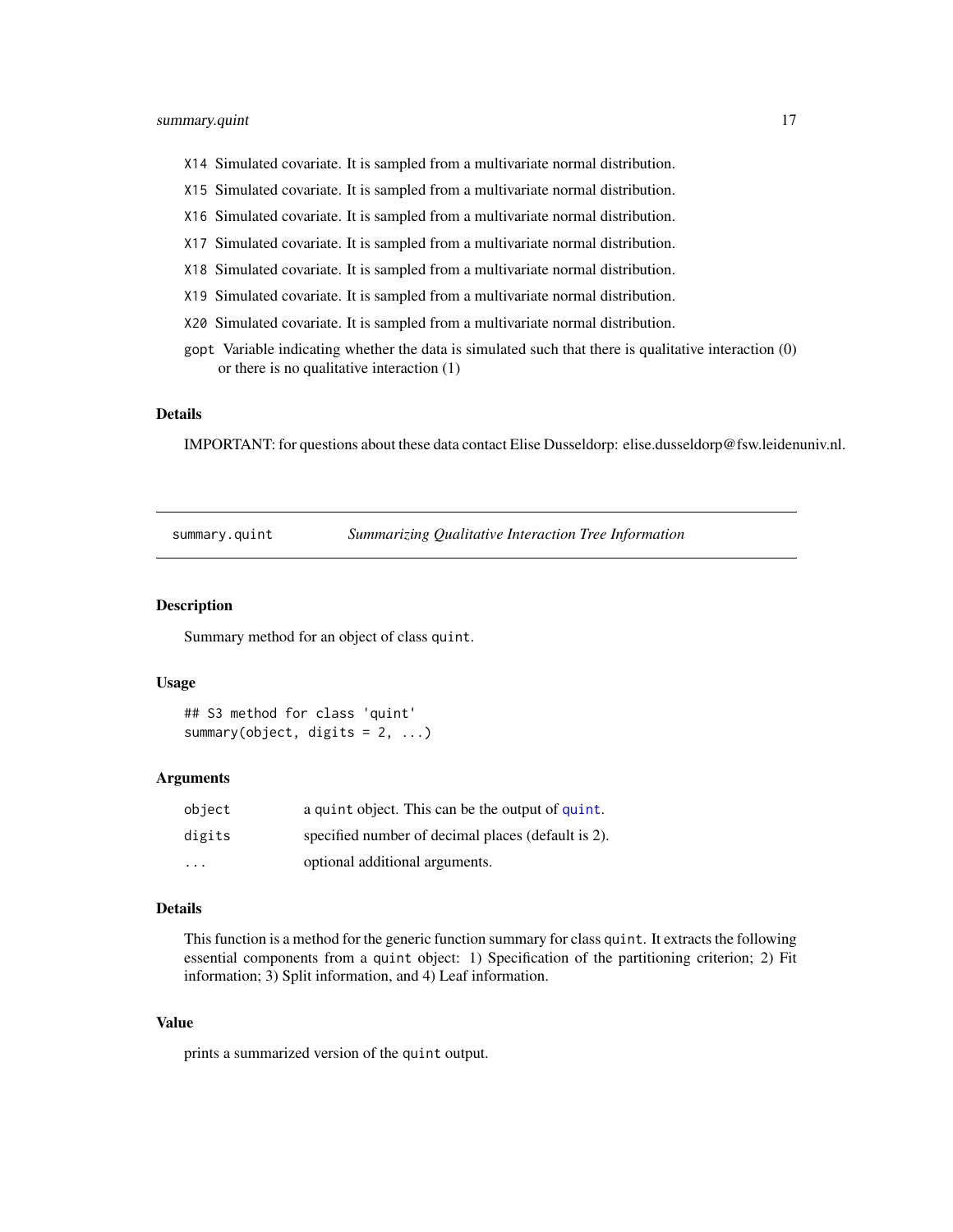# Examples

```
data(bcrp)
formula1<- I(cesdt1-cesdt3)~cond | nationality+marital+wcht1+
  age+trext+comorbid+disopt1+uncomt1+negsoct1
control1<-quint.control(maxl=5,Bootstrap=FALSE)
quint1<-quint(formula1, data= subset(bcrp,cond<3),control=control1 )
summary(quint1)
```
# ##############################################3

```
# Example with only root node tree as outcome
data(SimData_1)
formula<- Y~A |X1+X2+X3+X4+X5
#Adjust the control parameters only to save computation time in the example;
#The default control parameters are preferred
control<-quint.control(maxl=5,B=2)
set.seed(2) #this enables you to repeat the results of the bootstrap procedure
quint_1<-quint(formula, data= SimData_1,control=control)
quint_1pr<-prune(quint_1)
summary(quint_1pr)
```